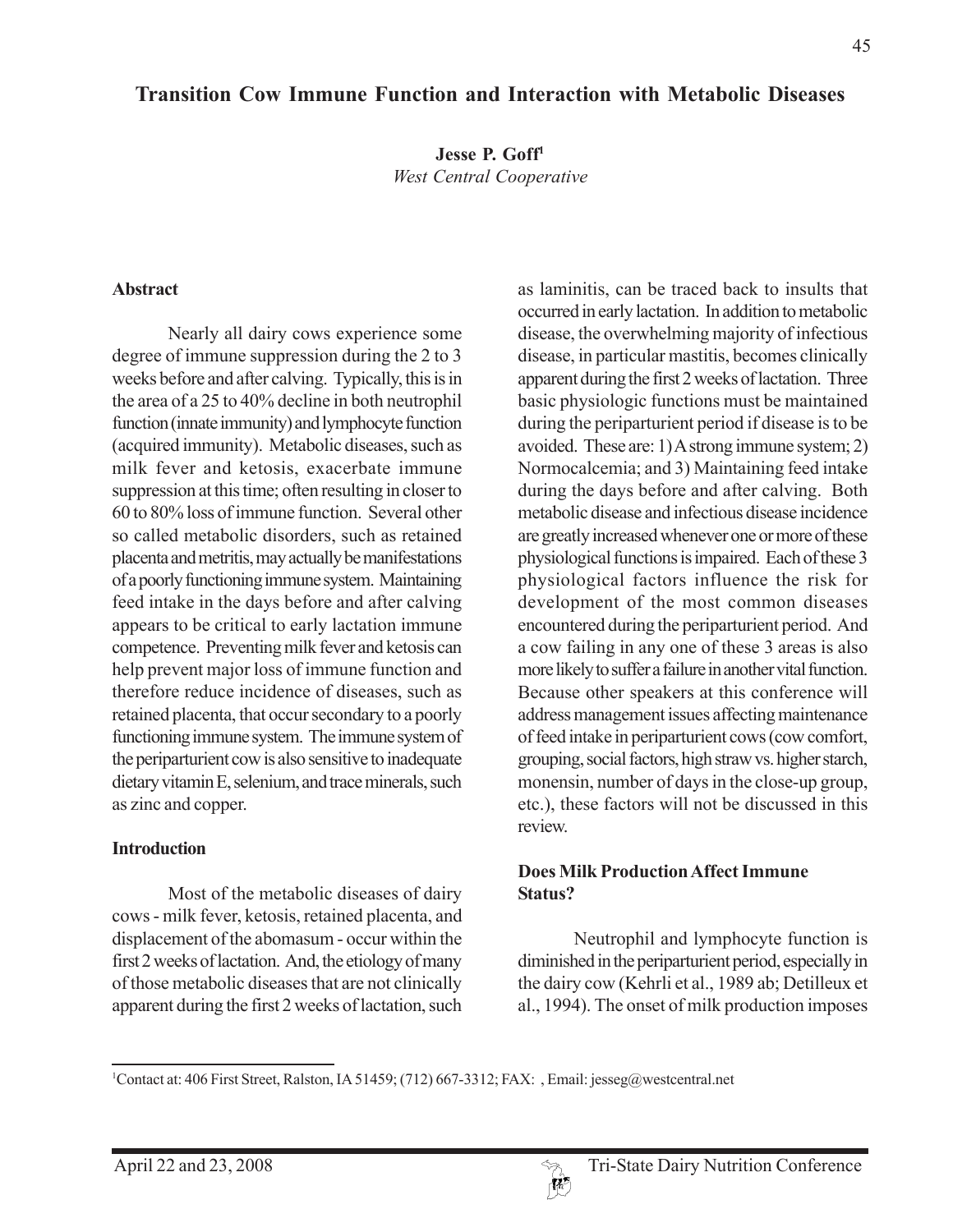tremendous challenges to the mechanisms responsible for energy, protein, and mineral homeostasis in the cow. Negative energy, protein, and/or mineral balance and hormonal fluxes associated with the onset of lactation may be responsible for the immunosuppression observed in periparturient dairy cattle. Mastectomy of pregnant dairy cows removes the impact of milk production while maintaining endocrine and other changes associated with late pregnancy and parturition. Mastectomy would be expected to improve immune function in the periparturient dairy cow, if milk production is an immunosuppressive factor. Using 10 mastectomized and 8 intact multiparous Jersey cows (all intact cows developed milk fever) we assessed the ability of neutrophils to kill microbes as assessed by neutrophil myeroperoxidase activity during the periparturient period (Kimura et. al., 1999). Neutrophil myeroperoxidase activity decreased equally before parturition in both groups. While there was a quick recovery of neutrophil myeloperoxidase activity in mastectomized cows, there was no recovery in intact cows after parturition throughout the study, which lasted until day 20 postpartum. Lymphocyte production of gamma-interferon in vitro declined significantly at parturition for intact cows but did not decrease significantly in the mastectomized cows. For intact cows, all T cell subset populations (i.e. CD3, CD4, CD8, and gamma-delta positive cells; CD = cluster of differentiation) decreased as a percentage of total peripheral blood mononuclear cells **(PBMC)** at the time of parturition, while the percentage of monocytes increased. These population changes have previously been shown to be associated with the immune suppression commonly observed in periparturient cows. Mastectomy eliminated these changes in leukocyte subsets (Kimura et al., 2002a).

These results suggest: 1) the mammary gland may produce substances which directly affect immune cell populations, or 2) metabolic demands associated with the onset of lactation negatively

impact the composition and functioning of circulating PBMC populations. Two metabolic factors were greatly impacted by mastectomy. Mastectomy eliminated hypocalcemia at parturition. Plasma nonesterified fatty acid **(NEFA)** concentration rose dramatically for intact cows at calving and did not return to baseline level for > 10 days. In contrast, NEFA concentration in mastectomized cows plasma rose only slightly at calving and returned to baseline level the day after calving. It is clear that the intact cow mobilizes a larger amount of body fat than the mastectomized cow, suggestive of a severe negative energy balance at the onset of lactation.

#### **Hypocalcemia and Mastitis Susceptibility**

Milk fever cows are at increased risk of developing mastitis (Curtis et al., 1983). Why? Calcium is necessary for proper contraction of muscle. Severe hypocalcemia prevents skeletal muscle contraction to the point that the clinical syndrome known as milk fever occurs. Muscle contraction is reduced by any decrease in blood calcium concentration. However, it must be severe before we observe the "downer cow". Daniel et al. (1983) demonstrated that contraction rate and strength of the smooth muscle of the intestinal tract is directly proportional to blood calcium concentration. Hypocalcemia reduces abomasal contraction which causes the abomasum to fill with gas and become displaced. Of course, lack of effective fiber is the other contributor to displacement of the abomasum. A major reason for the current trend toward high straw close-up diets is the ability of these types of diets to prevent displacement of the abomasum.

It should be kept in mind that the sphincter at the end of the teat is also a muscle. The teat sphincter smooth muscle must contract if closure of the teat end is to occur. If low blood calcium reduces teat sphincter contraction, the teat canal may remain open inviting environmental pathogens to enter the mammary gland. While we associate milk fever with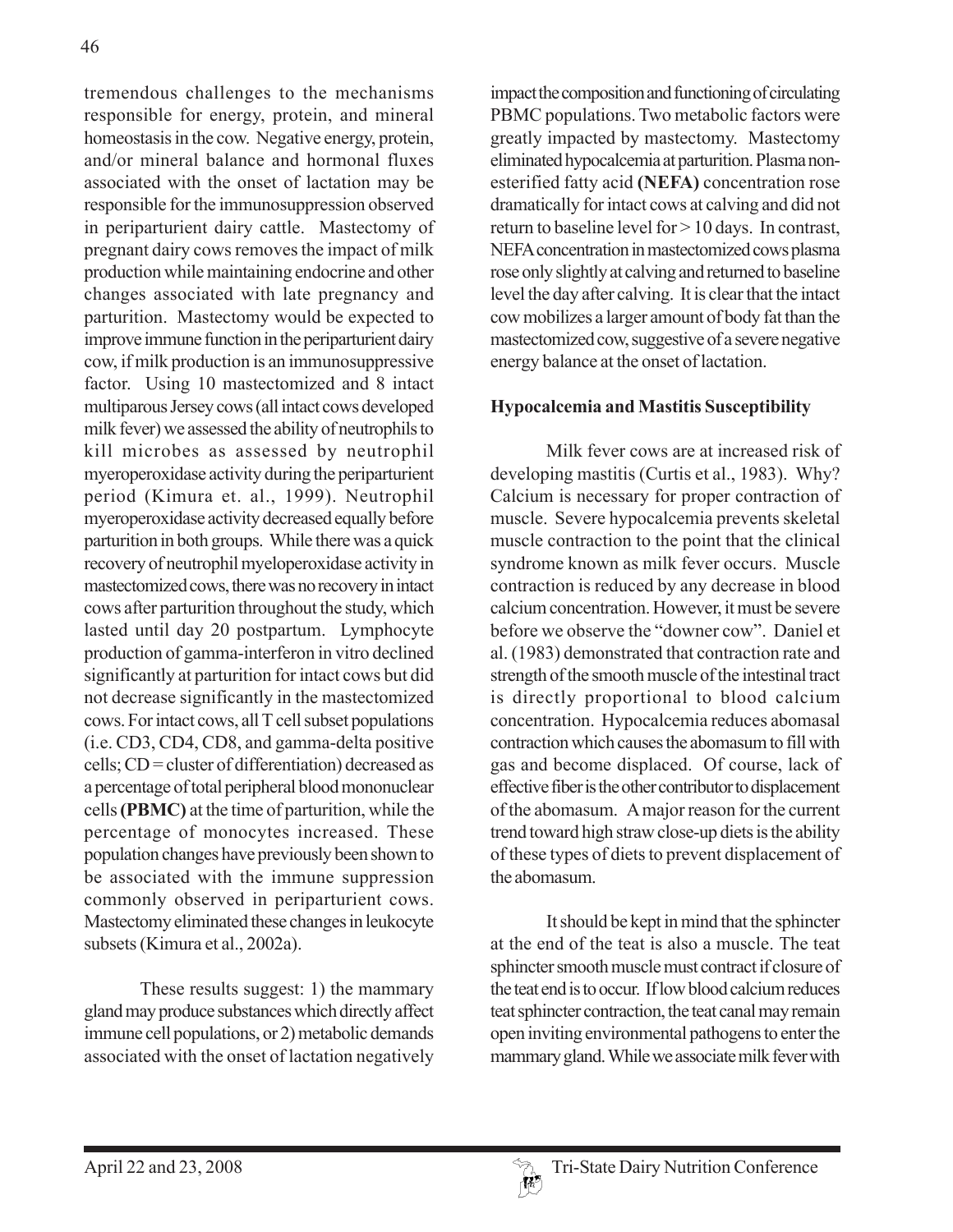the day of calving, we have demonstrated that many cows remain subclinically hypocalcemic for the first week of lactation (Goff et al., 1996). Hypocalcemic cows tend to spend more time lying down than do normocalcemic animals, which could increase teat end exposure to environmental opportunists.

Hypocalcemia also acts as a stressor to the cow. Cows typically exhibit a 3 to 4 fold increase in plasma cortisol as part of the act of initiation of parturition. However, subclinically hypocalcemic cows may have 5 to 7 fold increases in plasma cortisol on the day of calving and the typical milk fever cow may exhibit plasma cortisol concentrations that are 10 to 15 fold higher than pre-calving plasma cortisol concentration (Horst and Jorgensen, 1982). Cortisol is generally considered a powerful immune suppressive agent and likely exacerbates the immune suppression normally observed in the periparturient period. Exacerbates rather than causes because most studies suggest that immune suppression begins 1 to 2 weeks before calving (Kashiwazaki et al., 1985; Ishikawa, 1987; Kehrli et al., 1989ab), and the cortisol surge is fairly tightly confined to the day of calving and perhaps the day after calving. Dystocia, twin calvings, overcrowded conditions, and movement into new pens just before calving are other factors that contribute to excessive cortisol levels at calving.

Recently, we have found a direct association between hypocalcemia and failure of immune cells to become activated when they encounter a stimulus such as bacteria (Kimura et al., 2006). When an immune cell, such as a lymphocyte, encounters a bacterial antigen at its surface, it triggers the release of calcium from organelles within the cell. This begins the process by which the lymphocyte will produce antibodies, bactericidal peptides, etc., to kill the bacteria. A rise in intracellular calcium is a key early featurein immune cell activation. Peripheral blood mononuclear cells were obtained from multiparous dairy cows spanning a period of 2 weeks before

and 2 weeks after parturition. The cells were exposed to activating stimuli in vitro, and intracellular calcium release from intracellular stores was measured. The intracellular calcium released in response to the activationsignal declined as calcium demand for lactation became more intense and recovered as plasma calcium normalized. Hypocalcemia,which is common in periparturient dairy cows, was causing decreased intracellular calcium stores in peripheral mononuclearcells. This caused a blunted intracellular calcium release response to an immune cell activationsignal and helps explain how hypocalcemia contributes to periparturient immune suppression.

### **Ketosis and Mastitis Susceptibility**

Ketosis is diagnosed whenever there are elevated levels of ketones in the blood, urine, or milk of a cow. The disease is always characterized by a decline in blood glucose as well. In lactation, the amount of energy required for maintenance of body tissues and milk production exceeds the amount of energy the cow can obtain from her diet, especially in early lactation when dry matter intake is still low.

The fresh cow is also in negative protein balance shortly after calving. Generally, this is not perceived to be as big a problem as the negative energy balance of early lactation, but the typical cow will lose 37 lb of body protein during the first 2 weeks of lactation. Much of this body protein is being used to support the amino acid and glucose requirements of milk production (Paquay et al., 1972). Therefore, in many respects, the dairy cow in early lactation is in a physiological state comparable to that of humans and rodents with prolonged protein-calorie restriction. Glutamine is the most abundant free amino acid in human muscle and plasma, and it is utilized at high rates by rapidly dividing cells, including leucocytes, to provide energy and optimal conditions for nucleotide biosynthesis.

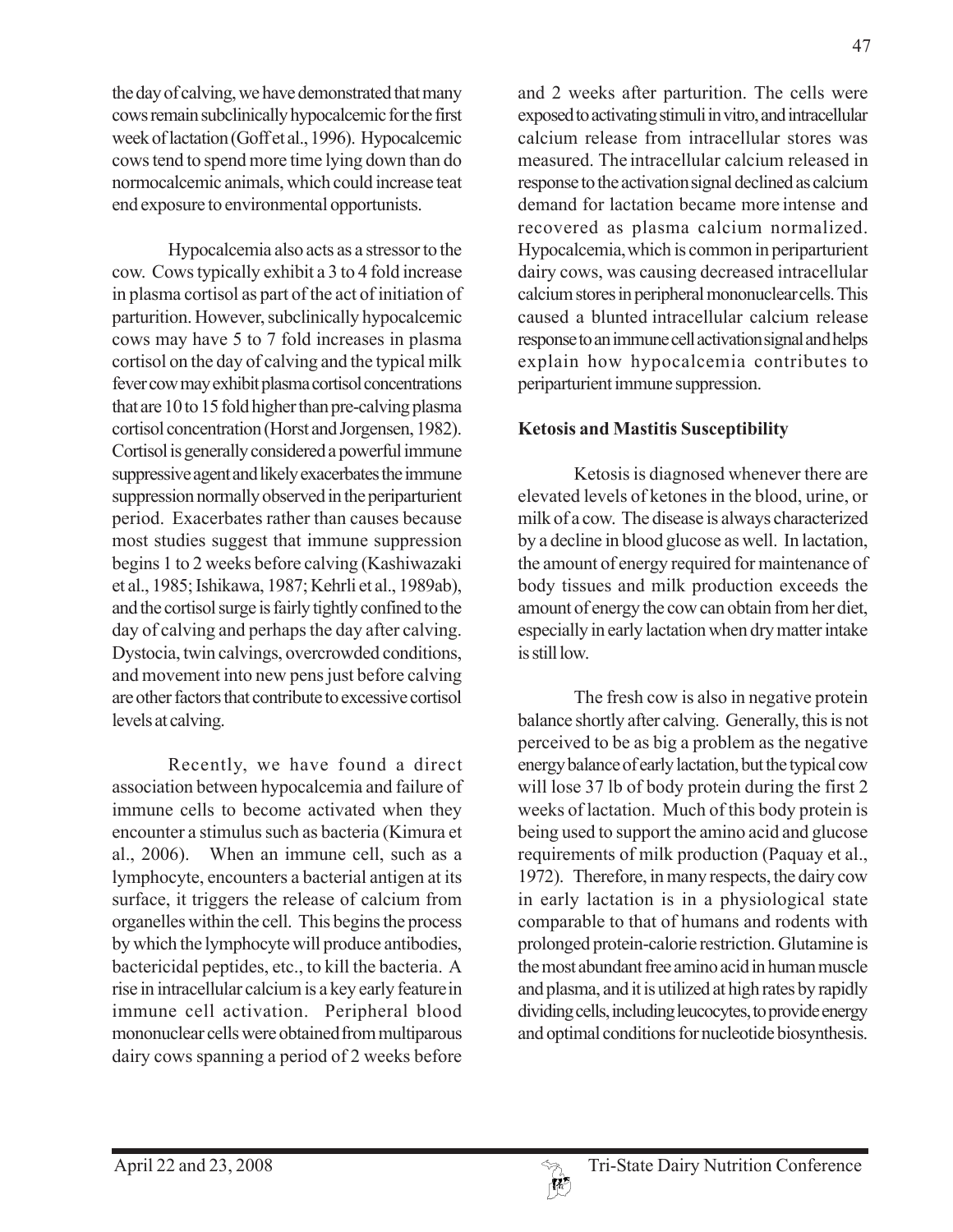A few studies have been done on lymphocytes isolated directly from normal cows and cows with clinical and subclinical ketosis and then placed into culture to see how they would respond to stimuli. Leukocytes of cows with clinical symptoms and the highest concentration of ketones and free fatty acids in their blood responded with the lowest levels of interferons alpha and gamma to 3 interferon inducers: Newcastle Disease Virus, phytohemagglutinin, and concanavalin A (Kandefer-Szerszen et al., 1992).

Zerbe et al. (2000) examined the relationship between liver triacyl glycerol **(TAG)** content and functional properties of neutrophils of dairy cows in the peripartum period. Increased liver TAG content,  $> 40$  mg/g, which was considered the upper level of normal, went in parallel with a reduced expression of function-associated surface molecules on blood neutrophils. Moreover, in cows with high liver TAG concentrations, the antibodyindependent and -dependent cellular cytotoxicity of blood polymorphonuclear neutrophils **(PMN)** was markedly reduced. The PMN also were less capable of reactive oxygen species generation after stimulation with phorbol myristate acetate. Bottom line – the cow with ketosis has almost no resistance to infectious disease.

### **What is the Energy Cost to Mount an Immune Response?**

Little to no work has been done to examine this issue in cattle. However, in humans suffering from severe infection causing sepsis (various degrees of fever, increased white blood cell **(WBC)** count, and acute phase protein production), the resting energy expenditure (determined by indirect calorimetry) increased progressively over the first week of the infection to around 40% above normal and was still elevated 3 weeks from the onset of illness. As an aside, over a 3-week period, patients lost 13% of their total body protein (Plank and Hill, 2000).

No such measurements have been reported for cattle. However, if we are allowed to extrapolate and speculate, we can go through a few calculations. Maintenance energy for a 600 kg (1320 lb) dairy cow is approximately 9.7 Mcal/day of net energy. If the cow must also increase energy expenditure 40% to mount an inflammatory response as in humans, the energy requirement increases by nearly 4 Mcal/day. This is roughly equivalent to a requirement that the cow consume an additional 2.4 kg (5.3 lb) of diet (assuming a lactating diet that provided 1.65 Mcal NE<sub>r</sub>/kg; 0.75 Mcal NE<sub>r</sub> lb). Can the periparturient cow, already in negative energy balance, be expected to successfully mount a rapid immune response? If she is in fact in negative protein balance as well, will her immune system produce the immunoglobulins and acute phase proteins necessary to fight an infection while it is still in the acute phase to prevent it from escalating to a clinical infection?

### **Immune Function and Retained Placenta, Metritis, and Endometritis**

There has been some association between the development of retained placenta **(RP)** and the incidence of mastitis (Emanuelson et al., 1993; Peeler et. al., 1994). We have recently confirmed studies begun by Gunnink (1984) that suggest the two disorders are likely linked because both are due to immune suppression in affected cows. Gunnink's theory suggested that the fetal placenta must be recognized as "foreign" tissue and rejected by the immune system after parturition to cause expulsion of the placenta. We hypothesized that impaired neutrophil function causes RP. We examined the ability of neutrophils to recognize fetal cotyledon tissue as assessed by a chemotaxis assay which utilized a placental homogenate obtained from a spontaneously expelled placenta as the chemoattractant. Neutrophil killing ability was also estimated by determining myeloperoxidase activity in isolated neutrophils. Blood samples were obtained from 142 periparturient dairy cattle in 2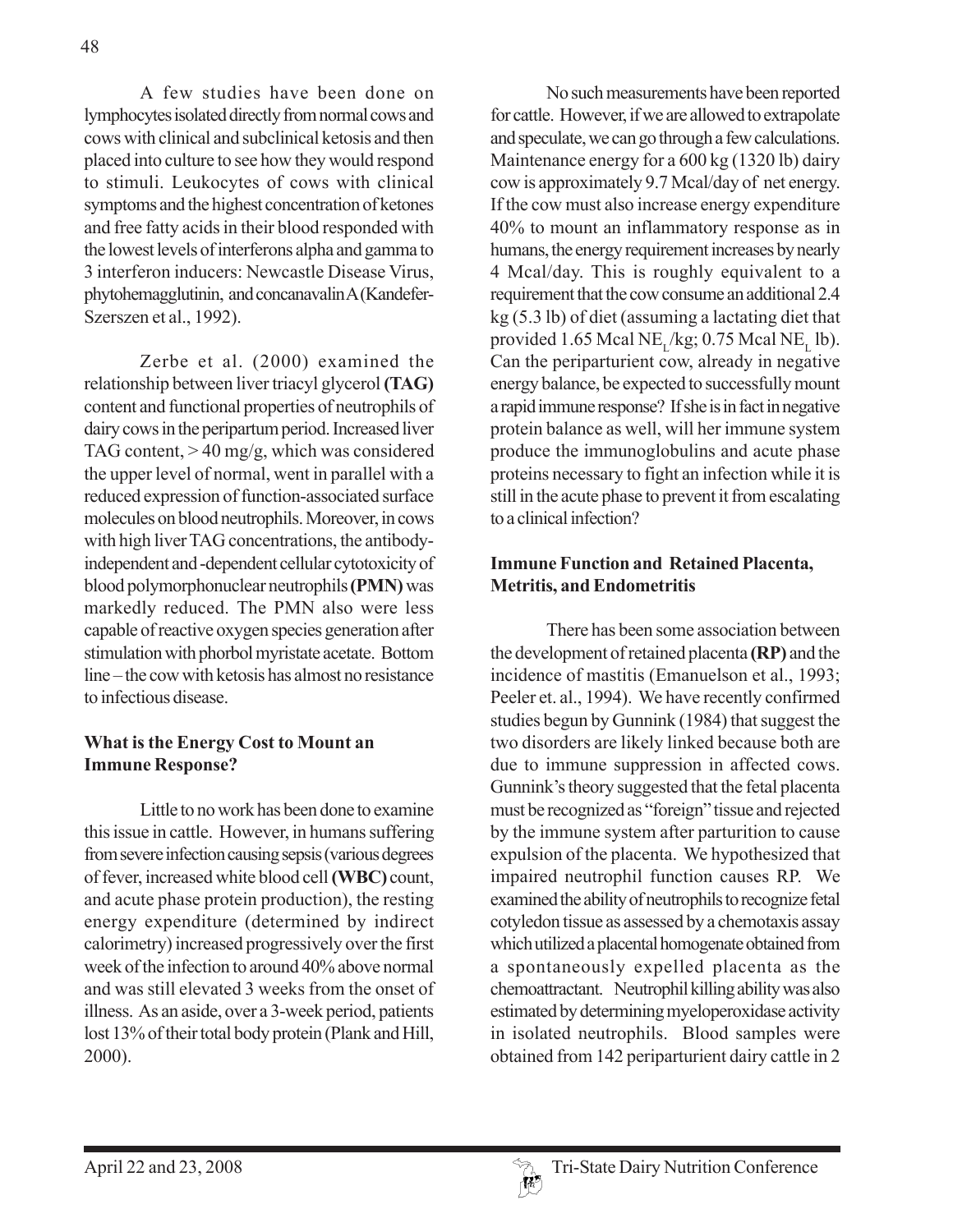herds. Twenty cattle developed RP (14.1%). Neutrophils isolated from blood of cows with RP had significantly lower neutrophil function in both assays prior to calving and this impaired function lasted for 1 to 2 weeks after parturition. Addition of antibody directed against interleukin-8 **(IL-8)** to the cotyledon preparation used as a chemoattractant inhibited chemotaxis by 41%, suggesting one of the chemoattractants present in the cotyledon at parturition is IL-8. At calving, plasma IL-8 concentration was lower in RP cows  $(51 \pm 12 \text{ pg})$ ml) than in cows expelling the placenta normally (134  $\pm$  11 pg/ml) (Kimura et al., 2002b). These data suggest neutrophil function determines whether or not the cow will develop RP. These data also suggest that depressed production of IL-8 may be a factor affecting neutrophil function in cows developing RP. This suppressed immune system could also explain why the same cows are more susceptible to mastitis. Retained placenta probably does not cause mastitis, but it is symptomatic of a depressed immune system.

At calving, the cow's reproductive tract is exposed to bacteria, even in the cleanest of environments. The cow survives because her WBC provides protection from infection. Neutrophils provide the first line of defense, moving out of the blood whenever and wherever bacteria invade body tissue. Once in the infected tissue, the neutrophils ingest the bacteria and release enzymes and free radical compounds onto the bacteria to kill them. Occasionally, the neutrophils don't succeed in killing the intruder. The immune system then calls on macrophages and lymphocytes, which work together to produce antibodies and other antibacterial factors. Production of these factors takes a little more time but will eventually eliminate most infections that the neutrophils can't handle.

In immune compromised cows, the bacteria are not kept in check and grow to large numbers in the uterus, causing a condition known as metritis. Around 20 to 30 % of cows will develop metritis, which is characterized by a foul-smelling, redbrown, watery discharge from the uterus within 10 to 14 days after calving. It is often, but not always, accompanied by a fever. Hammon et al. (2006) demonstrated that neutrophils of cows with metritis are significantly less able to kill bacteria (measured by a neutrophil iodination assay) than neutrophils from cows without metritis. The surprise was that poor neutrophil function was evident in these cows the day of calving – before lactation began and before any bacteria could have entered the uterus.

Endometritis is a uterine problem characterized by inflammation of the lining of the uterus, lasting more than 3 to 4 weeks after calving. Studies suggest 40 to 50 % of cows can have endometritis at 4 weeks after calving. These cows are less likely to be successfully bred back. An interesting study by Kim et al. (2005) compared the peripartum immune responses of dairy cows that developed endometritis by 4 weeks postpartum (n  $=$  11) to cows that did not develop this disease (n = 19). Blood samples were collected 1 week before calving, just after or during calving, and then at weeks 1, 2, 3, and 4 postpartum. The leukocytes from cows that developed endometritis were significantly less phagocytic than those from control cows at all sampling time points ( $P < 0.01$ ). In the study of Hammon et al. (2006), cows with endometritis and subclinical endometritis had poorer neutrophil function than cows with a healthy uterus - from the time they calved until the diagnosis of endometritis was made 4 weeks later. Cows in this study developing metritis, or diagnosed with subclinical or clinical endometritis, had higher NEFA concentrations in their blood than did cows with a healthy uterus. Surprisingly, the NEFA concentrations were significantly higher for at least 2 weeks prior to calving, suggesting these cows were mobilizing body fat even before calving. Individual cow feed intake data revealed those cows that were going to develop uterine health problems ate significantly less feed than cows that would maintain a healthy uterus, and this difference in feed intake existed at least 1 week prior to calving. Urton

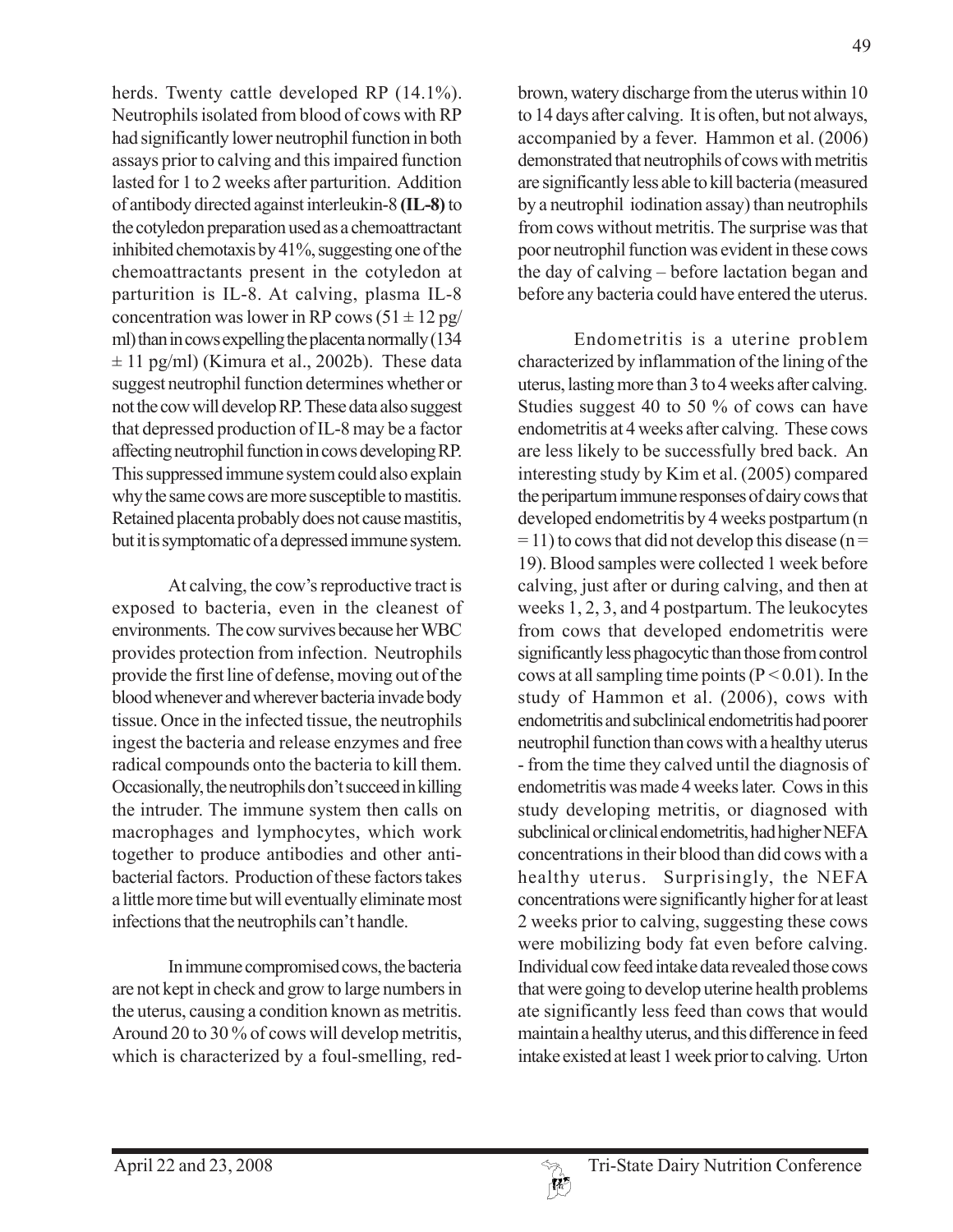et al. (2005) were able to demonstrate that feeding behavior prior to calving was a major risk factor for metritis. In this study, for every 10 min/day reduction in time spent eating in the weeks prior to calving, the risk of developing metritis doubled. Though uterine diseases are diagnosed in early lactation, it now appears that the health of the uterus is greatly influenced by feed intake and avoidance of negative energy at the end of the dry period.

#### **Micronutrients and the Immune System**

The biggest culprit affecting the immune system is the hormone changes associated with calving and the negative energy and protein balances of cows in early lactation. The energy and protein imbalances are not easily fixed. Deficiencies of any of the micronutrients will result in immune function loss as well. To that end, the following guidelines are utilized by me to prevent the short term deficiencies in vitamins and minerals that are sometimes seen in dairy cattle.

Unless you are using a pasture-based system, feed 4000 IU/day of vitamin E for the 2 to 3 weeks before calving and the 2000 IU/day of vitamin E during the first 2 weeks of lactation. This recommendation is based on the work of Weiss et al. (1997) and our own observations on plasma vitamin E concentrations at calving (Goff and Stabel, 1990). In the study by Weiss et al. (1997), the addition of vitamin E greatly decreased the incidence of mastitis. If these data are only half correct, the vitamin E is a cheap investment.

Feed 0.3 mg/kg of selenium, the legal limit, and add trace minerals in adequate amounts. Farms should get in the routine habit of assessing the adequacy of their trace mineral program by harvesting liver from a cow that has died rapidly due to trauma, lightning , etc., or is going to slaughter, once or twice each year and having the liver sample analyzed for trace mineral content. Liver is the best indicator of the status of copper, zinc, and

manganese supplementation. Blood is generally unreliable for these minerals. Whole blood selenium is a good indicator of selenium deficiency. In some cases, inorganic trace minerals do not seem capable of meeting the mineral needs of animals. This is often due to the presence of substances in the diet that interfere with absorption of the inorganic trace minerals. Organic sources of trace minerals are less susceptible to antagonists and should be considered when lab tests suggest deficiency in the face of good levels of inorganic minerals. Another strategy is to insure adequate trace mineral status by routine use of the more expensive organic trace minerals, in place of expensive lab tests. Iron can be antagonistic to trace mineral absorption. It is also a strong prooxidant; this increases the need for vitamin E. Dietary iron greater than 800 mg/kg (364 mg/lb) of diet and water iron greater than 0.7 to 2 mg/kg is too much. We think this causes oxidative stress in animals and reduces immune cell function.

### **Maintaining Normal Blood Calcium Concentration**

Inadequate blood calcium **(Ca)** concentrations can cause a cow to lose the ability to rise to her feet as Ca is necessary for nerve and muscle function. The result is the metabolic disease known as milk fever, though it is more properly termed periparturient hypocalcemia or periparturient paresis, as an elevated body temperature is not typically observed. Surveys in the USA suggest around 5% of cows will develop milk fever each year and the incidence of subclinical hypocalcemia – blood Ca values between 8 and 5.5 mg/dl during the perparturient period- is around 50% in older cows. Milk fever and subclinical milk fever should be considered gateway diseases that greatly reduce the chance for full productivity in the ensuing lactation. Hypocalcemia reduces rumen and abomasal motility, increasing the risk of abomasal displacement. Hypocalcemia reduces feed intake so that greater body fat mobilization occurs in early lactation. Hypocalcemia reduces all muscle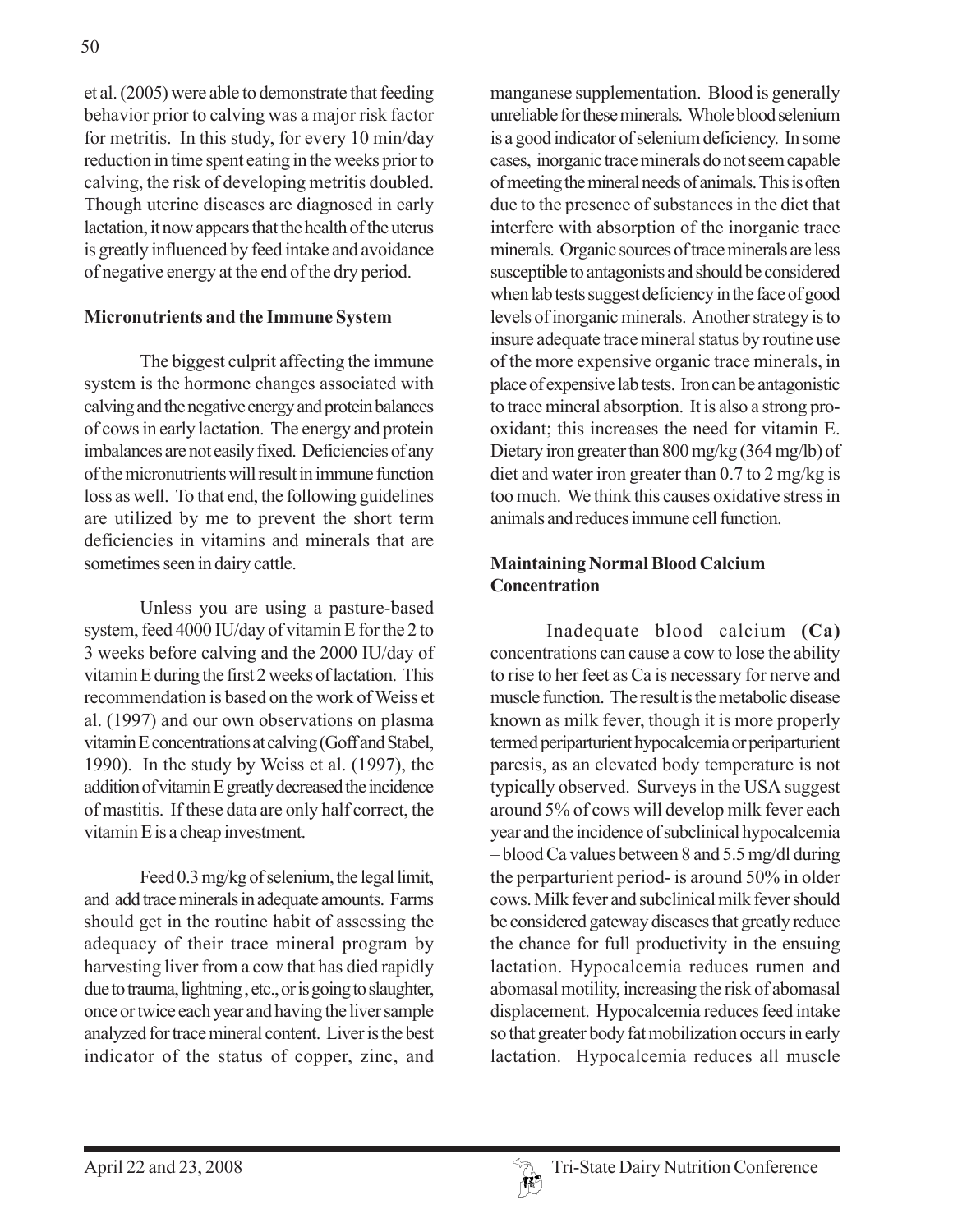contraction, including the teat sphincter muscle responsible for closure of the teat orifice after milking, thus increasing the risk of mastitis. And as described earlier, hypocalcemia directly impairs immune cell response to an activating stimulus.

## **Ca Homeostasis and Monitoring for Hypocalcemia**

Blood Ca in the adult cow is maintained between 8.5 to 10 mg/dl  $(2.1 \text{ to } 2.5 \text{ mmol/L}).$ Typically, the nadir in blood Ca concentration occurs between 12 and 24 hours after calving and blood samples obtained around this time can reveal the extent of hypocalcemia experienced by a dairy herd. Nearly 25% of heifers will have blood Ca concentration below 8 mg/dl. About 50% of older cows will fall into this category.

In order to prevent blood Ca from decreasing at the onset of lactation, the cow must replace extracellular Ca lost to milk. She does this by withdrawing Ca from bone and by increasing the efficiency of absorption of dietary Ca. The dairy cow (as are most mammals) is programmed to go into a state of lactational osteoporosis, mobilizing bone Ca to help her achieve normocalcemia in early lactation. This will typically result in loss of 9 to13% of her skeletal Ca in the first month of lactation (which is reversible in later lactation). Though it might stress her bones, the main objective to maintain normocalcemia can be achieved. Bone Ca mobilization is regulated by PTH which is produced whenever there is a decline in blood Ca. Renal tubular reabsorption of Ca is also enhanced by PTH. However, the total amount of Ca that can be recovered by reducing urinary Ca excretion is relatively small as only small amounts of calcium are typically lost to urine each day. A second hormone, 1,25-dihydroxyvitamin D, is required to stimulate the intestine to efficiently absorb dietary Ca. This hormone is made from vitamin D by the kidney –but only in response to an increase in blood PTH. Put simply, hypocalcemia and milk fever occur

when cattle do not extract enough Ca from their bones and diet to replace the Ca lost to milk. Several nutritional factors are involved in the breakdown of Ca homeostasis that results in milk fever.

### **Factors Impairing Calcium Homeostasis at the Cellular Level**

# *Metabolic Alkalosis*

Metabolic alkalosis predisposes cows to milk fever and subclinical hypocalcemia (Craige and Stoll, 1947). Metabolic alkalosis blunts the response of the cow to PTH (Gaynor et al., 1989; Goff et al., 1991; Phillippo et al., 1994). We now believe that the conformation of the PTH receptor is altered during metabolic alkalosis, rendering the tissues less sensitive to PTH. Lack of PTH responsiveness by bone tissue prevents effective utilization of bone canaliculi fluid Ca, sometimes referred to as osteocytic osteolysis and prevents activation of osteoclastic bone resorption. Failure of the kidneys to respond to PTH also reduces renal reabsorption of Ca from the glomerular filtrate. More importantly, the kidneys fail to convert 25 hydroxyvitamin D to 1,25-dihydroxyvitamin D. Therefore, enhanced intestinal absorption of dietary Ca that normally would help restore blood Ca to normal fails to be instituted. Metabolic alkalosis is largely the result of a diet that supplies more cations [K, sodium **(Na)**, Ca, and Mg] than anions [chloride **(Cl)**, sulfate  $(\mathbf{SO}_4)$ , and phosphate  $(\mathbf{PO}_4)$  to the blood. In simplest terms, a disparity in electrical charge in body fluids occurs in animals fed these diets because a greater number of positively charged cations enter the blood than negatively charged anions. To restore electroneutrality to this high cation, positively charged blood, a positive charge in the form of a hydrogen ion  $(H^+)$  must be lost from the blood compartment. A reduction in  $H^+$ concentration is equivalent to an increase in the pH of the blood (Stewart, 1983). Adding readily absorbable anions to the diet increases the total

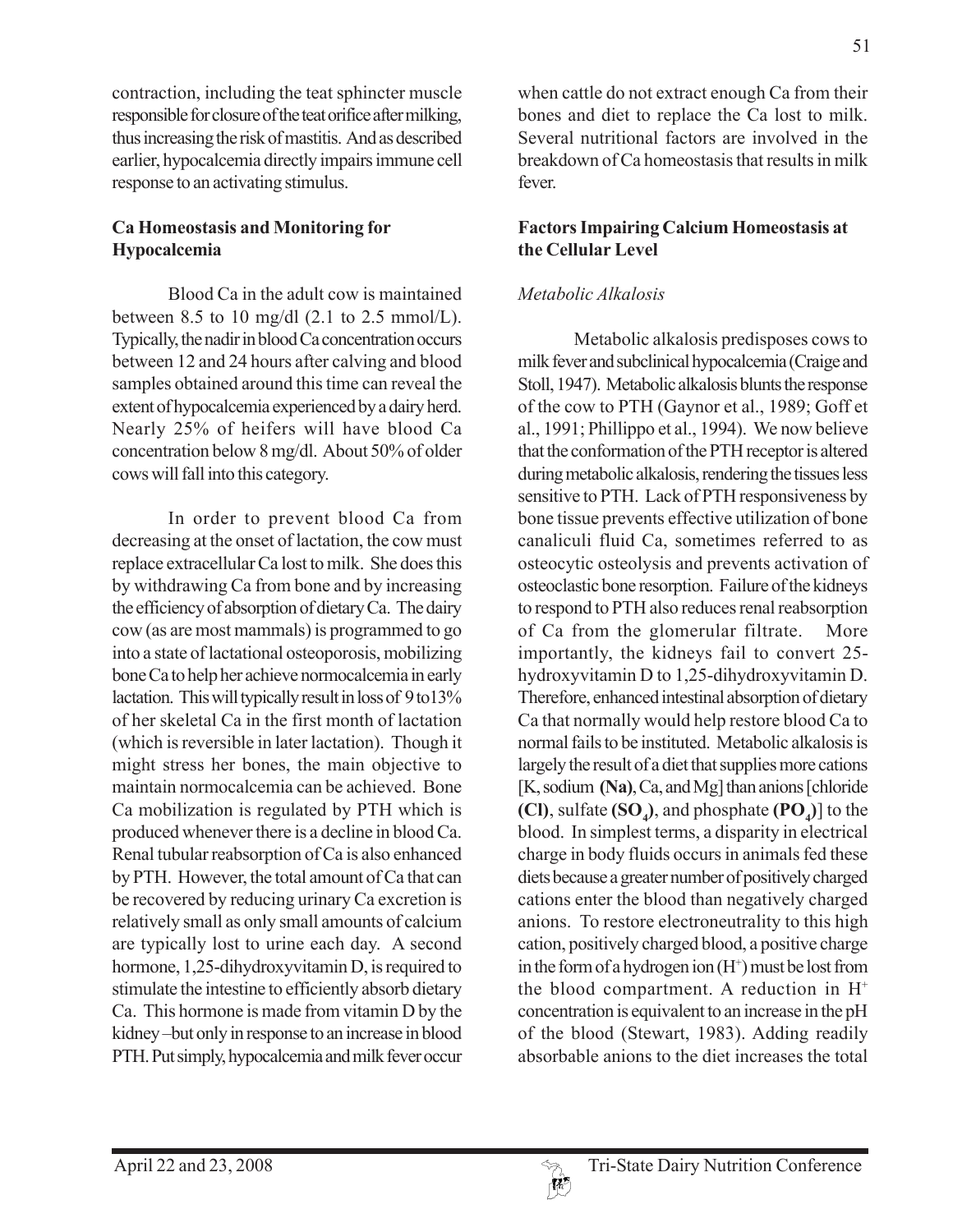negative charges in the blood, allowing more H+ to exist and the blood pH decreases – it is more acidic.

## **Hypomagnesemia**

Cow plasma Mg concentration is normally between 1.8 and 2.4 mg/dl (0.75 and 1.0 mmol/L). Hypomagnesemia affects Ca metabolism in two ways: 1) by reducing PTH secretion in response to hypocalcemia (Littledike et al., 1983) and 2) by reducing tissue sensitivity to PTH (Rude, 1998). The integrity of the interaction between PTH and its receptor is vital to Ca homeostasis. Hypomagnesemia, independent of metabolic alkalosis, can also interfere with the ability of PTH to act on its target tissues. Field evidence suggests that blood Mg concentrations below 0.65 mmol/L in the periparturient cow will increase the susceptibility of cows to hypocalcemia and milk fever (van de Braak et al., 1987).

Maintenance of normal plasma Mg concentration is nearly totally dependent on a constant influx of Mg from the diet. The Mg is well absorbed from the small intestine of young calves and lambs. As the rumen and reticulum develop, these sites become the main, and perhaps the only, sites for net Mg absorption (Martens and Rayssiguier, 1980). The Mg absorption from the rumen is dependent on the concentration of Mg in solution in the rumen fluid and the integrity of the Mg transport mechanism (Martens and Gabel, 1986). Active transport of Mg across the rumen wall is necessary when dietary Mg is not in great supply. Unfortunately, high K concentration in the rumen fluid depolarizes the apical membrane of the rumen epithelium, reducing the electromotive potential needed to drive Mg across the rumen wall (Martens and Schweigel, 2000). Thus, a ration that might otherwise be adequate in Mg results in a Mg deficient state when dietary K is excessive.

A second pathway for absorption of Mg exists that is not affected by K. Unfortunately, this

passive transport process only operates at high rumen fluid Mg concentrations, which allows Mg to flow down a concentration gradient into the extracellular fluids of the cow (Martens and Schweigel, 2000). The concentration of Mg in rumen fluid needed to utilize concentration gradient driven absorption of Mg is greater than 4 mmol/ L (Care et al., 1984; Ram et al., 1998). The minimum level of Mg required in the diet to prevent negative Mg balance in the face of high K levels in ruminants is approximately 0.35% (Ram et al., 1998). Thus, Mg content of the close-up dry cow ration and the early lactation ration should be between 0.35 and 0.4% as insurance against the possibility that the active transport processes for Mg absorption are impaired. Be aware that when using magnesium oxide as the source of Mg, there is a good possibility that the Mg is not soluble enough to provide the Mg needed. There is a wide range in availability of Mg from magnesium oxide. Sampling the blood of several cows within 12 hours after calving provides an effective index of Mg status of periparturient cows. If serum Mg concentration is not at least 1.8 mg/dl (0.8 mmol/L), it suggests inadequate dietary Mg absorption and that hypomagnesemia may be limiting productivity as well as contributing to hypocalcemia in the herd.

### **Reducing Dietary Cation-Anion Difference to Prevent Hypocalcemia**

In theory, all the cations and anions in a diet are capable of exerting an influence on the electrical charge of the blood. The major cations present in feeds and the charge they carry are Na  $(+1)$ , K  $(+1)$ , Ca  $(+2)$ , and Mg  $(+2)$ . The major anions and their charges found in feeds are  $Cl(-1)$ , SO. (-2), and phosphate (assumed to be -3). Cations or anions present in the diet will only alter the electrical charge of the blood if they are absorbed into the blood. The difference between the number of cation and anion particles absorbed from the diet determines the general acid-base balance of the body and therefore the pH of the blood. The cation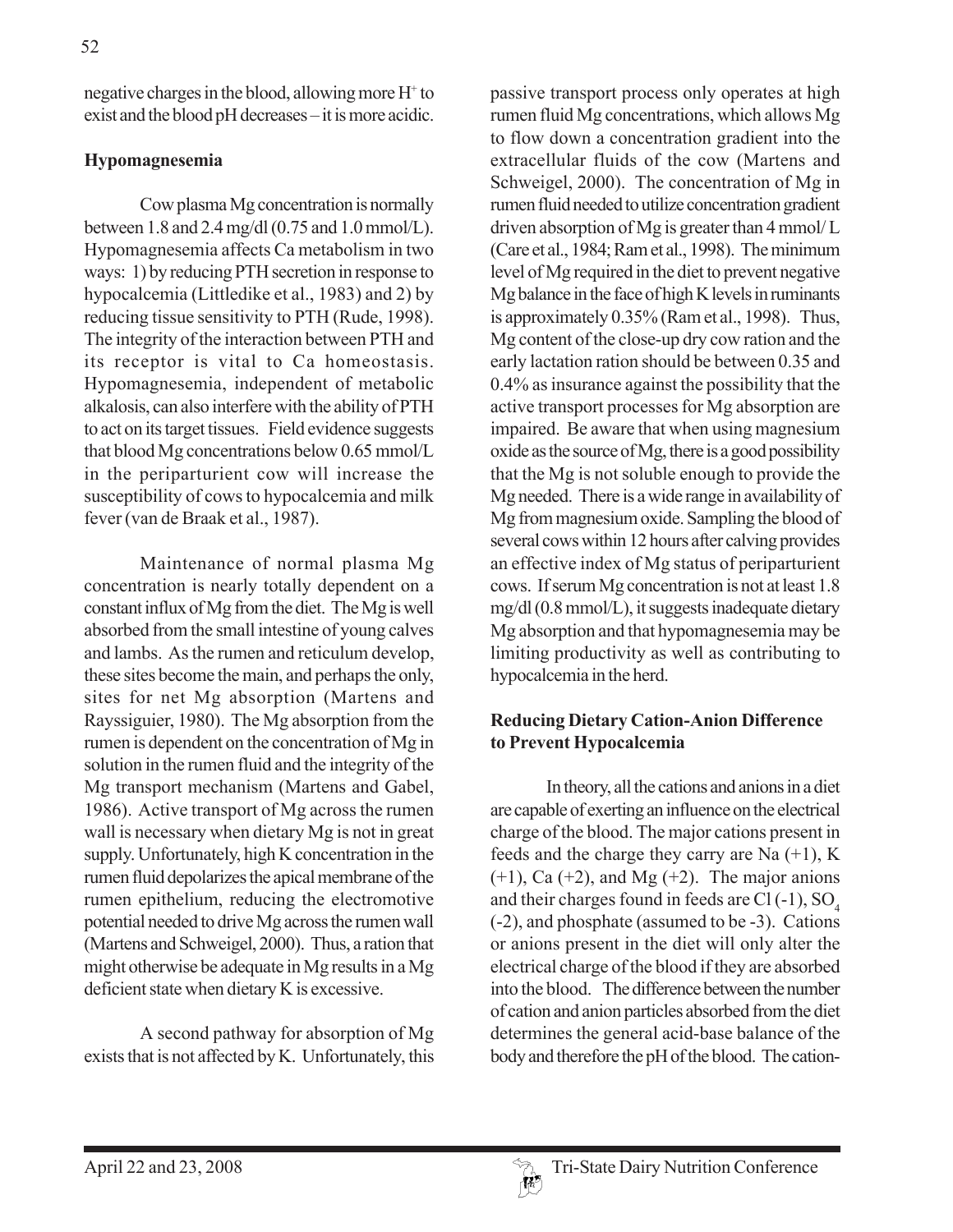anion difference of a diet is commonly described in terms of mEq/kg DM (some authors prefer to use "mEq/100 g" dietary DM) of just Na, K, Cl, and SO4 , although it must be kept in mind that Ca, Mg, and P absorbed from the diet will also influence blood pH. Experimental evidence from our laboratory (Goff et al., 2004) and the meta-analysis of Charbonneau et al. (2006) support the concept that dietary sulfate **(S)** is only about 60% as effective as chloride as an acidifying agent in the diet of the prepartum cow, suggesting an appropriate dietary cation-anion difference (DCAD) equation could be  $(Na + K) - (Cl + 0.6 S)$ . While DCAD equations provide a theoretical basis for dietary manipulation of acid-base status, they are not necessary for formulation of mineral content of prepartum dairy cow rations in this author's opinion because, with the exception of K and Cl, the rate of inclusion of the other macrominerals can be set at fixed rates as outlined below.

The USA National Research Council (NRC, 2001) requirement for Na in the diet of a late gestation cow is about 0.12%. A small amount of salt is added to the diet to prevent pica, which often is manifested as a desire to drink urine from the floor. Unlimited access to NaCl is to be avoided in late gestation because it will increase the risk of udder edema but not because it greatly affects acidbase status.

At least 2 studies have clearly demonstrated that inclusion of Ca in the diet at NRC required levels or several fold above NRC required levels does not influence the degree of hypocalcemia experienced by the cow at calving (Goff and Horst, 1997; Beede et al., 2001). It appears from these studies that close-up dietary Ca concentration should be maintained between 0.85 and 1.0%.

To ensure adequate concentrations of Mg in the blood of the periparturient cow, the dietary Mg concentration should be 0.35 to 0.4%. This higher dietary Mg concentration allows the cow to

take advantage of passive absorption of Mg across the rumen wall. Be sure the Mg source you are using is available – many magnesium oxide sources are not!

Dietary P concentration should be fed at a level to meet the NRC requirement for P in the late gestation cow. This is 0.35 to 0.4% P for dry cows. A diet supplying more than 80 g/day of P (Barton, 1978; Kichura et al., 1982) will block renal production of 1,25-dihydroxyvitamin D and will actually cause milk fever.

Dietary S must be kept above 0.22% to ensure adequate S for rumen microbial amino acid synthesis. Corn silage diets are notoriously low in S. Dietary S should be kept below 0.4% to avoid possible neurological problems associated with S toxicity (Gould et al., 1991).

Now, with the exception of K and Cl, the "variables" in the various proposed DCAD equations have become more or less "fixed". The key to milk fever prevention (at least with Holstein cows) is to now keep K as close to the NRC requirement of the dry cow as possible (about 1.0% dietary K). The key to reduction of subclinical hypocalcemia, not just milk fever, is to add Cl to the ration to counteract the effects of even low dietary K on blood alkalinity. For formulation purposes, the concentration of Cl required in the diet to acidify the cow is approximately 0.5 percentage unit less than the concentration of K in the diet. In other words, if dietary K can be reduced to 1.3%, the Cl concentration of the diet should be increased to 0.8%. This is a conservative approach – most farms will find they end up closer to:  $\%K - 0.3\% = \%Cl$ needed after assessing urine pH. However, if you start at  $\%K - 0.3\% = \% CI$ , you will overacidify some herds (about 20% of herds). If dietary K can only be reduced to 2.0%, the dietary Cl would need to be roughly 1.5% to acidify the cow. This level of Cl in the diet is likely to cause a decrease in DM intake. Chloride sources differ in their palatability,

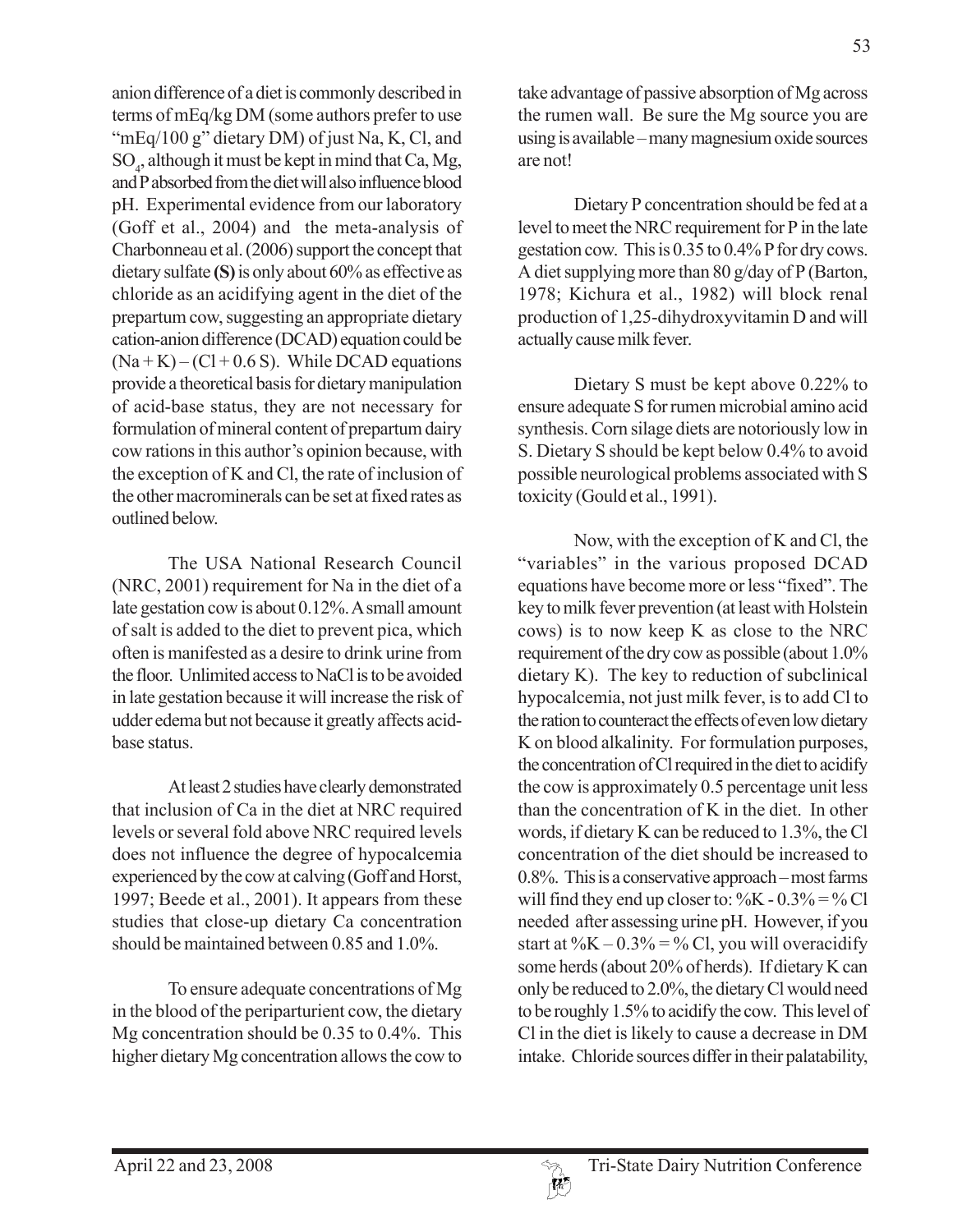54

and since achieving low dietary K can be difficult, it is prudent to use a palatable source of Cl when formulating the diet. Ammonium chloride (or ammonium sulfate) can be particularly unpalatable when included in rations with a high pH. At higher pH, a portion of the ammonium cation is converted to ammonia, which is highly irritating when inhaled by the cow. Prilling the Cl (and  $SO_4$ ) salts reduces the unpleasant taste of the salts. In our experience, hydrochloric acid has proved the most palatable source of anions. Hydrochloric acid can be extremely dangerous to handle when it is procured as a liquid concentrate. Several US companies now manufacture hydrochloric acid based anion supplements, which are safe to handle. Some also include Mg in a highly soluble form to reduce the possibility that hypomagnesemia is present in the herd and contributing to hypocalcemia.

These are simply guidelines for anion supplementation used by this author and are based on inclusion of Ca, Na, S, Mg, and P at the levels outlined above. Urine pH of the cows provides a cheap and fairly accurate assessment of blood pH and can be a good gauge of the appropriate level of anion supplementation (Jardon, 1995). Urine pH on high cation diets is generally above 8.2. Limiting dietary cations will reduce urine pH only a small amount (down to  $\sim$ 7.8). For optimal control of subclinical hypocalcemia, the average pH of the urine of Holstein cows should be between 6.2 and 6.8, which essentially requires addition of anions to the ration. In Jersey cows, the average urine pH of the close-up cows has to be reduced to between 5.8 and 6.3 for effective control of hypocalcemia. If the average urine pH is between 5.0 and 5.5, excessive anions have induced an uncompensated metabolic acidosis and the cows will suffer a decline in DM intake. Urine pH can be checked 48 or more hours after a ration change. Urine samples should be free of feces and made on midstream collections to avoid alkalinity from vaginal secretions. Anion supplemented diets are generally fed for the last 3 weeks before calving, though the length of time these diets need to be fed to induce a compensated metabolic acidosis is no more than 4 to 5 days.

How do I interpret urine pH? Let's say you check urine pH of 10 close-up cows. You are interested in the average – there is always one odd ball cow. Don't adjust the diet to accommodate the one cow!!

- Scenario 1 average  $pH = 6.3 + 0.6$ - Congratulations, you have induced a compensated metabolic acidosis.
- Scenario 2 average pH=  $7.4 \pm 0.5$ - Add anion source in 0.25 lb/cow increments, wait 3 days and check pH.
- Scenario 3 average pH  $5.2 \pm 0.5$ - You have induced an uncompensated metabolic acidosis = sick cows! Reduce anion source by 0.5 lb/cow and check urine pH in 3 days.
- Scenario 4 4 cows at pH 5.2 and 6 cows at pH 7.8

- Cows at pH 5.2 today ate well this morning but will not this afternoon due to uncompensated metabolic acidosis. The cows at pH 7.8 went off feed yesterday from over-acidification but will likely eat today and be over-acidifed tomorrow. Reduce anion source by 0.5 lb/cow, wait 4 to 5 days, check pH, and start increasing anion source by 0.25 lb increments as needed.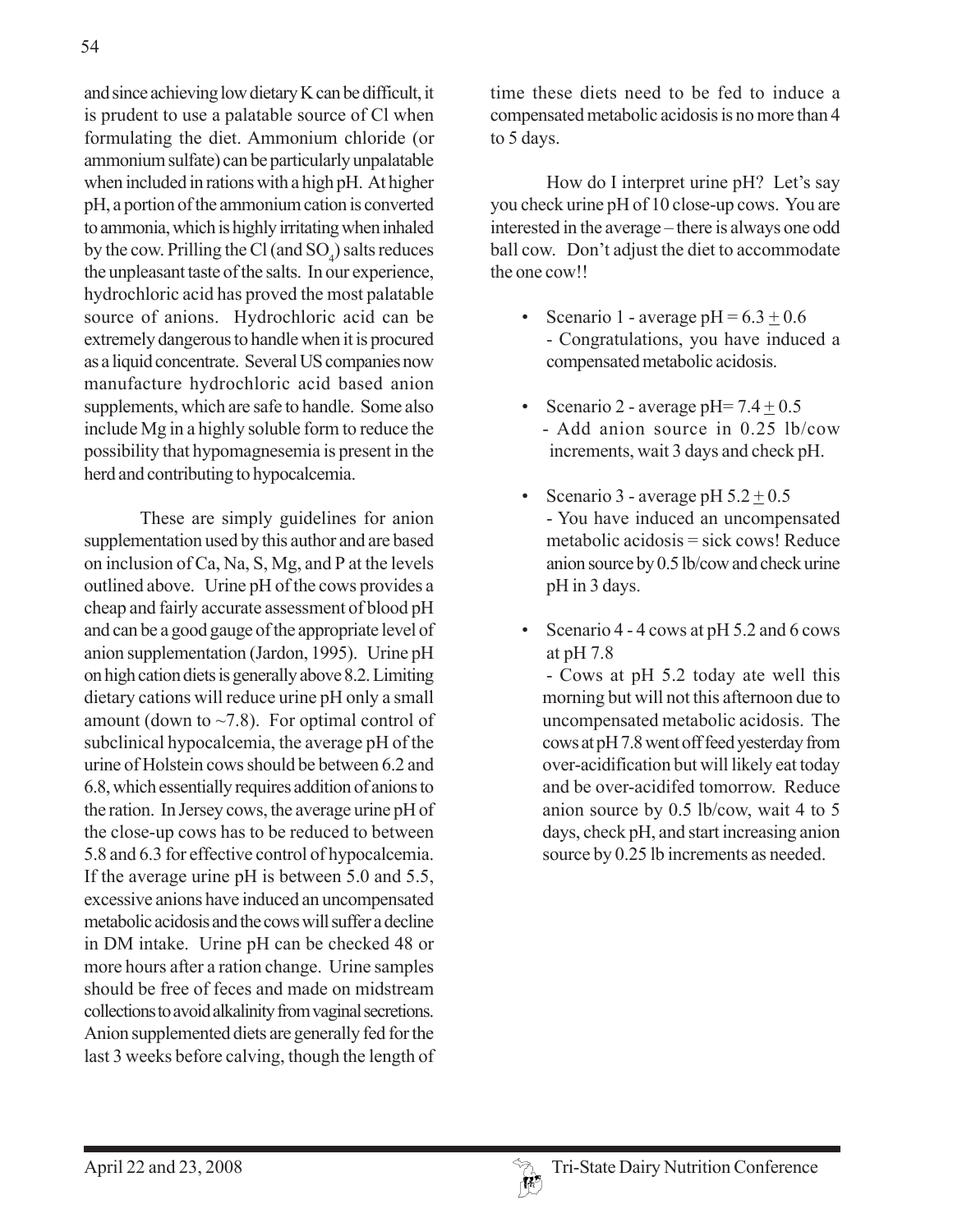#### **References**

Barton, B.A. 1978. Studies of vitamin D, calcium, and phosphorus metabolism of the dairy cow. Master's thesis dissertation. University of Wisconsin, Madison, WI.

Beede, D.K., T.E. Pilbean, S.M. Puffenbarger, and R.J. Tempelman. 2001. Peripartum responses of Holstein cows and heifers fed graded concentrations of calcium (calcium carbonate) and anion (chloride) three weeks before calving. J. Dairy Sci. 84(Suppl. 1):83. (Abstr.)

Care, A.D., R.C. Brown, A.R. Farrar, and D.W. Pickard. 1984. Magnesium absorption from the digestive tract of sheep. Q. J. Exp. Physiol. 69:577- 587.

Charbonneau E, D. Pellerin, and G.R. Oetzel. 2006. Impact of lowering dietary cation-anion difference in nonlactating dairy cows: A metaanalysis. J. Dairy Sci. 89:537-548.

Craige, A.H., and I.V. Stoll. 1947. Milk fever (parturient paresis) as a manifestation of alkalosis. Am. J. Vet. Res. 8:168-173.

Curtis, C.R., H.N. Erb, C.J. Sniffen, R.D. Smith, P.A. Powers, M.C. Smith, M.E. White, R.B. Hillman, and E.J. Pearson. 1983. Association of parturient hypocalcemia with eight periparturient disorders in Holstein cows. J. Am. Vet. Med. Assoc. 183:559-561.

Daniel, R.C.W. 1983. Motility of the rumen and abomasum during hypocalcaemia. Can. J. Comp. Med. 47:276-288.

Detilleux, J.C., K.J. Koehler, A.E. Freeman, M.E. Kehrli Jr, and D.H. Kelley. 1994. Immunological parameters of periparturient Holstein cattle: genetic variation. J. Dairy Sci. 77:2640-2650.

Emanuelson, U., P.A. Oltenacu, and Y.T. Grohn. 1993. Nonlinear mixed model analyses of five production disorders of dairy cattle. J. Dairy Sci. 76:2765-2772.

Gaynor, P.J., F.J. Mueller, J.K. Miller, N. Ramsey, J.P. Goff, and R.L. Horst. 1989. Parturient hypocalcemia in Jersey cows fed alfalfa haylagebased diets with different cation to anion ratios. J. Dairy Sci. 72:2525-2531.

Goff, J.P., 2000. Pathophysiology of calcium and phosphorus disorders. Vet. Clin. North Am. Food Anim. Pract. 16:319-337.

Goff, J.P., and R.L. Horst. 1997. Effects of the addition of potassium or sodium, but not calcium, to prepartum ratios on milk fever in dairy cows. J. Dairy Sci. 80:176-186.

Goff, J.P., R.L. Horst, P.W. Jardon, C. Borelli, and J. Wedam . 1996. Field trials of an oral calcium propionate paste as an aid to prevent milk fever in periparturient dairy cows. J. Dairy Sci. 79:378- 383.

Goff, J.P., R.L. Horst, F.J. Mueller, J.K. Miller, G.A. Kiess, and H.H. Dowlen. 1991. Addition of chloride to a prepartal diet high in cations increases 1,25 dihydroxyvitamin D response to hypocalcemia preventing milk fever. J. Dairy Sci. 74:3863-3871.

Goff, J.P., R. Ruiz, and R.L. Horst. 2004. Relative acidifying activity of anionic salts commonly used to prevent milk fever. J. Dairy Sci. 87:1245-1255.

Goff, J.P., and J.R. Stabel. 1990. Decreased plasma retinol, alpha-tocopherol, and zinc concentration during the periparturient period: Effect of milk fever. J. Dairy Sci. 73:3195-3199.

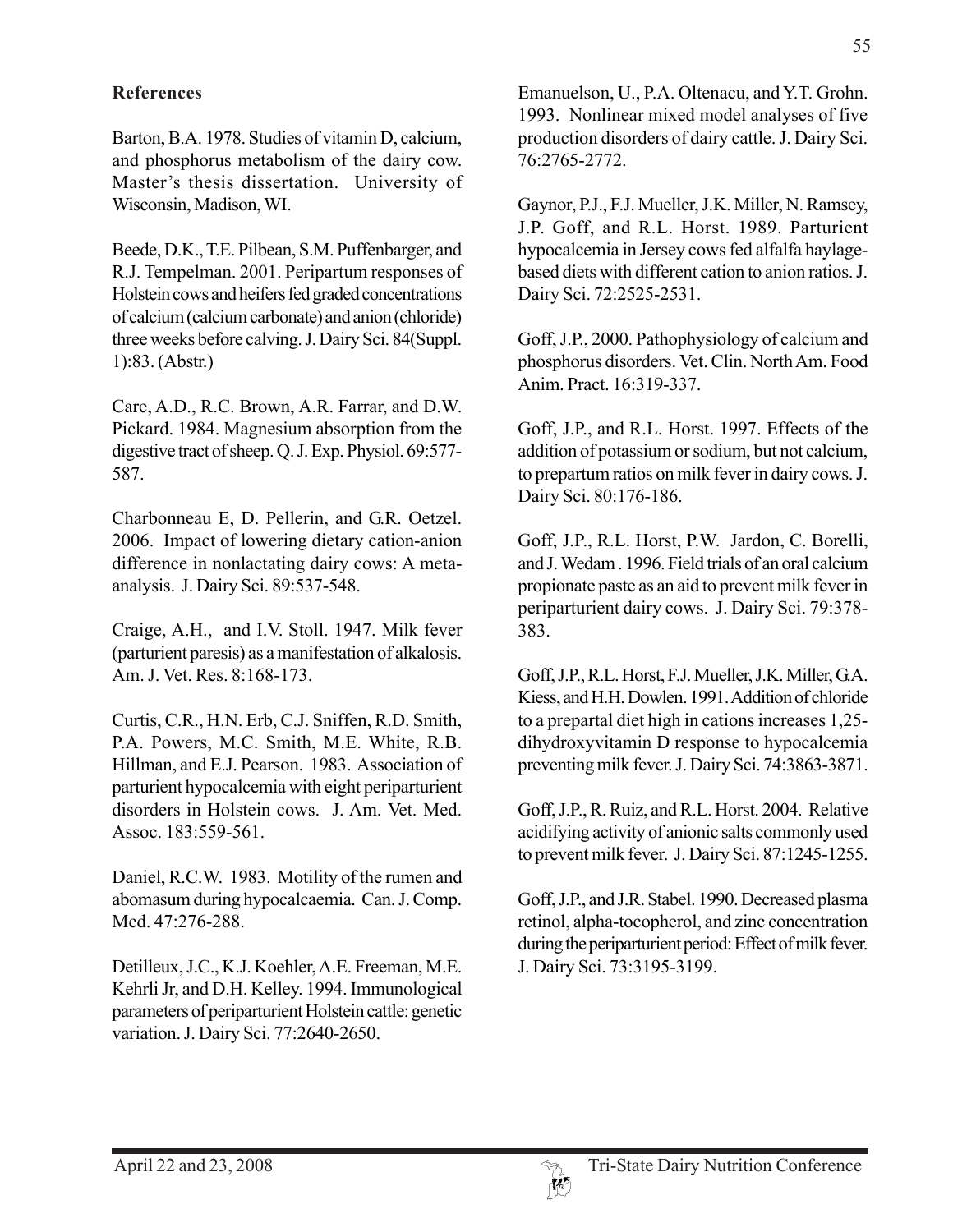Gould, D.H., M.M. McAllister, J.C. Savage, and D.W. Hamar. 1991. High sulfide concentrations in rumen fluid associated with nutritionally induced polioencephalomalacia in calves. Am. J. Vet. Res. 52:1164-1169.

Gunnink, J.W. 1984. Pre-partum leucocytic activity and retained placenta. Vet. Q. 6:52-54.

Hammon, D.S., I.M. Evjen, T.R. Dhiman, J.P. Goff, and J.L. Walters. 2006. Neutrophil function and energy status in Holstein cows with uterine health disorders. Vet. Immunol. Immunopathol. 113:21- 29.

Horst, R.L., and N.A. Jorgensen. 1982. Elevated plasma cortisol during induced and spontaneous hypocalcemia in ruminants. J. Dairy Sci. 65:2332- 2337.

Ishikawa, H. 1987. Observation of lymphocyte function in perinatal cows and neonatal calves. Jpn. J. Vet. Sci. 49:469-480.

Jardon, P. 1995. Using urine pH to monitor anionic salt programs. Compend. Contin. Educ. Pract. Vet. 17:860-864.

Kandefer-Szerszen, M., Filar, J., A. Szuster-Ciesielska, and W. Rzeski. 1992. Suppression of interferon response of bovine leukocytes during clinical and subclinical ketosis in lactating cows. Dtsch. Tierarztl. Wochenschr. 99:440-445.

Kashiwazaki, Y., Y. Maede, and S. Namioka. 1985. Transformation of bovine peripheral blood lymphocytes in the perinatal period. Japan. J. Vet. Sci. 47:337-345.

Kehrli, Jr., M.E., B.J. Nonnecke, and J.A. Roth. 1989a. Alterations in bovine neutrophil function during the periparturient period. Am. J. Vet. Res. 50:207-215.

Kehrli, Jr., M.E., B.J. Nonnecke, and J.A. Roth. 1989b. Alterations in bovine lymphocyte function during the periparturient period. Am. J. Vet. Res. 50:215-221.

Kichura, T.S., R.L. Horst, D.C. Beitz, and E.T. Littledike. 1982. Relationships between prepartal dietary calcium and phosphorus, vitamin D metabolism, and parturient paresis in dairy cows. J. Nutr. 112:480-487.

Kim. I.H., K.J. Na, and M.P. Yang. 2005. Immune responses during the peripartum period in dairy cows with postpartum endometritis. J. Reprod. Dev. 51:757-764.

Kimura, K., J.P. Goff, and M.E. Kehrli, Jr. 1999. Effects of the presence of the mammary gland on expression of neutrophil adhesion molecules and myeloperoxidase activity in periparturient dairy cows. J. Dairy Sci. 82:2385-2392.

Kimura, K., J.P. Goff, M.E. Kehrli, Jr, J.A. Harp, and B.J. Nonnecke. 2002a. Effects of mastectomy on composition of peripheral blood mononuclear cell populations in periparturient dairy cows. J. Dairy Sci. 85:1437-1444.

Kimura, K., J.P. Goff, M.E. Kehrli, Jr, and T.A. Reinhardt. 2002b. Decreased neutrophil function as a cause of retained placenta in dairy cattle. J. Dairy Sci. 85:544-550.

Kimura, K., T.A. Reinhardt, and J.P. Goff. 2006. Parturition and hypocalcemia blunts calcium signals in immune cells of dairy cattle. J. Dairy Sci. 89:2588- 2595.

Littledike, E.T., J.A. Stuedemann, S.R. Wilkinson, and R.L. Horst. 1983. Grass tetany syndrome. In: Role of Magnesium in Animal Nutrition. Virginia Polytechnic Inst. and State Univ., Blacksburg, VA, Pg.173-178.